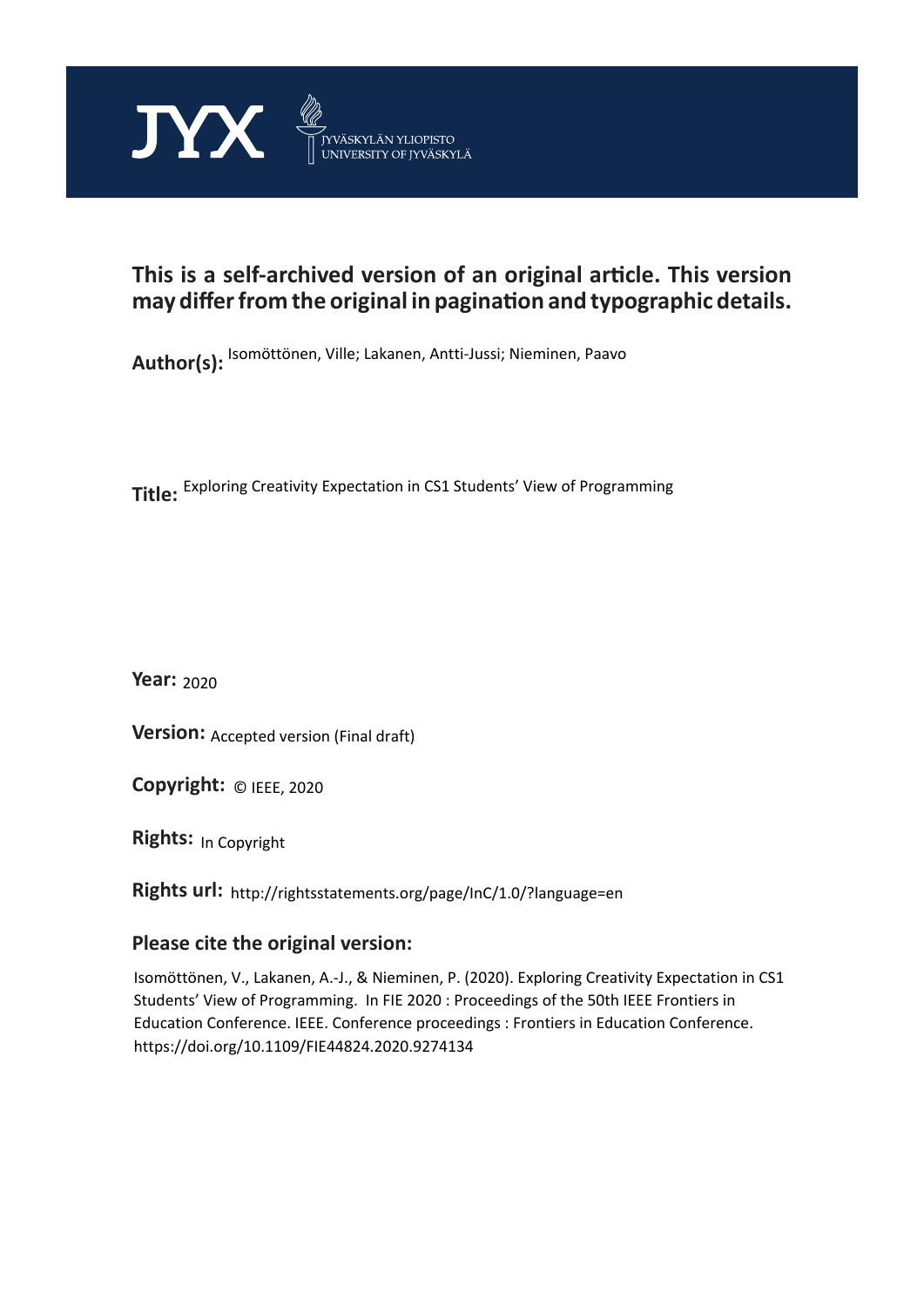# Exploring Creativity Expectation in CS1 Students' View of Programming

Ville Isomöttönen Antti-Jussi Lakanen Paavo Nieminen *Faculty of Information technology University of Jyväskylä* Jyväskylä, Finland ville.isomottonen@jyu.fi, antti-jussi.lakanen@jyu.fi, paavo.nieminen@jyu.fi

*Abstract*—Full paper in Research category: Literature provides creativity definitions that are applicable to educational settings. For example, the definition by Plucker et al. emphasizes the 'social context' in which the usefulness and novelty of a creative outcome is evaluated, and notes that this emphasis allows students' coursework to be deemed creative without extraordinary characteristics. Computing educators tend to assume that incoming CS course populations welcome creativity, and utilize application contexts (e.g., games, media, arts, and robots) in which creativity is a central attribute. Previous research also suggests that beginner CS students may initially possess versatile identities regarding what computing will entail. This article seeks to provide further evidence for creativity expectation among students starting a CS1 course, looking at how and to what extent creativity is acknowledged. This agenda was observed to be possible using a large data set (N=1,946, eightyear period) in which students at the very beginning of their computing studies characterized what programming is. Qualitatively different creativity-related categories were identified and frequencies for these categories were counted in a sample of 240 respondents. Further content analysis was applied to the remaining data by using word searches. The categories identified were: freedom to create and express, creativity needed in problem solving, programming as a circumstance for personalized activity, associations with arts, creative innovations, tolerance to openended situations, aesthetics and elegance of programming, and programming as a flow-like activity. In the sample of 240, 59% of the data was interpreted to refer to creativity, and among the word-searched portion of the data, nearly one-third was interpreted to indicate it. The illustrations and the numbers of references support educators' assumptions as they consider introducing creativity-related education.

*Index Terms*—introductory programming, creativity

#### I. INTRODUCTION

This article reports on beginner students' view of programming by focusing on how they referred to creativity. Motivation is provided by at least two features in the computing education literature. First, the work by Peters [1] revealed that students entering computing programs may have versatile views of what computing is with respect to their developing identity. Her observation was that these initial identities may become less versatile during the course of study. By documenting creativity expectations among beginners in a large data set, the present study explores if support is found for the observation of students' initial versatile views of computing.

Second, motivation is provided by the literature that reports positive effects of the use of application contexts in CS education. In a study by Greenberg et al. [2], students who were offered a programming course in a contextualized form showed increased intentions to take further CS courses. Similarly, Guzdial [3] summarized several-year experiences of media computing contextualization by emphasizing the importance of application context. He reported that students have welcomed the opportunity to rely on their creativity in this setting. The present study seeks to extend evidence in this respect.

As potential support for the lines of research above, and for the educators' anecdotal assumptions such as "Most people enter the field of computer science with a desire to create something new" [4], creativity-related considerations among beginner students were explored. A data set initially collected with a general interest in how beginners characterize programming was observed to make this agenda possible. This data results from a questionnaire that has been annually issued to students at the very beginning of their introductory programming course (CS1). A total of 240 longest data entries out of 1,946, collected during eight years, were manually examined and peer-checked using qualitative content analysis. In order to yield a complete overview of the creativity aspect, the remaining data was further explored using word searches.

Section II reports definitions of creativity and the relevant related work in CSEd literature. Section III describes the study context and the method. Section IV describes the result categories and their frequencies. Conclusions and proposals for future work are stated in Section V.

#### II. BACKGROUND

#### *A. Creativity definitions*

From the vast literature available on education and creativity, this section presents a few definitions that were deemed relevant to the present study.

In Sternberg's [5] definitions, creativity comprised three abilities, which were *synthetic*, *analytic*, and *practical*. The synthetic refers to an ability to generate new ideas. The analytic refers to an ability to analyze and evaluate ideas. The practical refers to an ability to put ideas into practice. These perspectives alone seem to aptly characterize programming as creative problem solving. Sternberg also emphasized selfefficacy as a factor affecting how it is possible to engage students in activities that require creativity.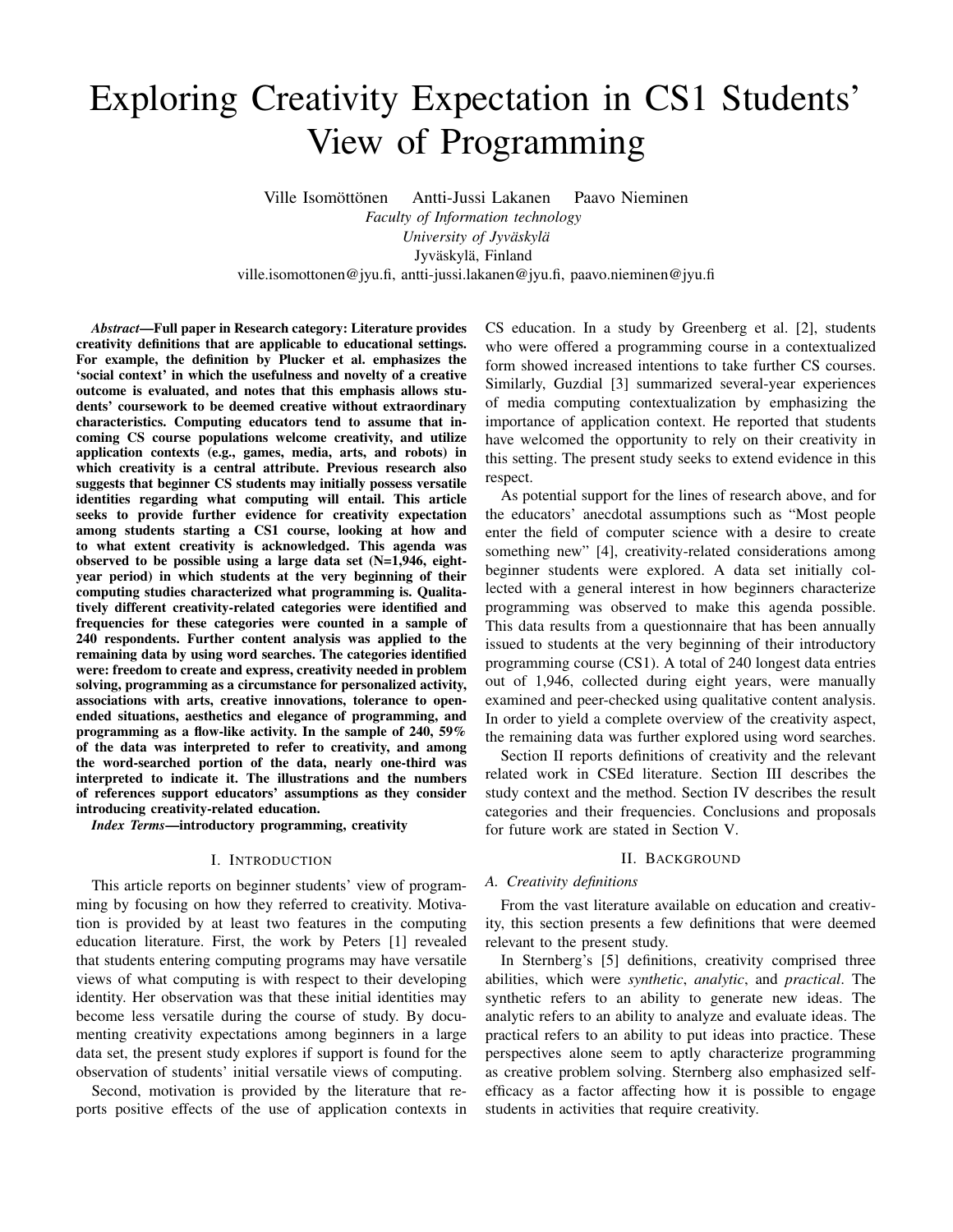Plucker et al. [6] proposed the following definition:

"Creativity is the interaction among aptitude, process, and environment by which an individual or group produces a perceptible product that is both novel and useful as defined within a social context."

This definition was informed by a review of literature regarding how creativity was referred to. Plucker et al. observed that the literature lacked a common definition, and that many studies did not include any definition or only implicitly described creativity. Moreover, they reported typical myths about creativity, of which one important aspect for educators was 'Big C,' that is, the conception that creativity belongs to exceptional individuals. Their definition above included 'social context' to emphasize that creativity can be looked at in a particular setting and student ideas can be valued without the worry of Big C. Moreover, the authors explained that they preferred to use the term 'aptitude' in place of 'trait,' not to refer to innate characteristics that cannot be practiced. 'Perceptible product' was included to promote creativity as an attribute that can be evaluated. The product referred not only to artifacts but to a variety of outcomes such as behavior.

In educational settings, creativity is often linked with openended learning situations in which the student needs to explore space [7]. In the definition of Plucker et al [6], this can be seen in the inclusion of both process and environment; for instance, consider brainstorming in a particular setting.

Epstein's [8] generative theory in the field of behavioral sciences yielded a definition of four core competences for creativity: broadening, challenging, surrounding, and capturing. These indicate that broadening an individual's knowledge base contributes to the individual's creativity. Moreover, creativity is stimulated by seeking challenge and changing environments, and it occurs frequently but needs to be captured. Due to the focus on behavior, emphasis is here not placed on a resulting product.

We should also mention 'flow', which is discussed as part of creative activity in the work of Csikszentmihalyi [9]. He outlined flow as a condition that enables an individual to tolerate obstacles and continue at the task.

Literature shows an agreement that creativity is found in and can be practiced by all of us; see, e.g., [6], [8], [10]. Herbert [10, p. 133], who studied creativity from a psychoanalytic perspective, concluded that "Creativity is inherent to all human beings and is not dependent on IQ or genetic inheritance." She continued that high IQ and genetic inheritance are likely to contribute to the ability to be creative but are not a necessary condition for it. Epstein [8, p. 766] summarized that "[...] with appropriate training, almost anyone will display a high degree of creativity."

#### *B. Examples of Creativity in CSEd literature*

CS teachers have employed various application contexts to enliven students' learning experiences and refer to creativity as one design attribute of such contextualizations. Examples include media computing, game programming, robots, and open data.

Media computing was designed to invite non-majors and women to study computing [11], [12]. This CS1 course design promoted creativity among other attributes that included collaboration, relevance, and hospitality of the study environment. Greenberg et al. [2] asked CS1 students to create visual designs using the Processing programming language, and observed that these students were more interested in investing their time on assignments and taking CS courses than students taking a traditional CS1. Using media computing as their setting, Porter et al. [4] asked students to manipulate pictures by programming and arranged an art show where student-prepared artistic images were presented. The goal was to emphasize the creative side of programming to the students and promote the study program in the campus. Actions of these kinds arguably make explicit associations between programming and arts.

Video games have been proposed to be used as CS1 course assignments because they allow students to develop individual solutions and therefore introduce creativity into the course [13]. Game programming is used as a contextualization for CS1 [14] as well as for outreach events [15].

The work by Apiola et al. [16] illustrates the use of robots in creative, open-ended assignments for intermediate students. These authors observed experiences of flow and rewarding problem-solving on the part of students who welcomed the open-ended assignment. Students who found the setting challenging complained about the course arrangements.

Open resources (Data, APIs) have been used as a resource for student-ideated projects [17]. In this setting also, thirdyear students' responses to the creative, open-ended project assignment were divided. Some students reported on internal motivation arising from self-ideated work, while others noticed that they were used to guided work and defined themselves as non-creative. The students also noted that the pressure to pass courses narrowed their investment in project work regardless of the opportunity to develop self-ideated products.

Furthermore, the locution 'computational creativity' is used in the literature when creative problem solving is referred to in the nexus of creativity thinking and computational thinking [18]. Exercises that are said to integrate creativity and computational thinking have been accordingly termed Computational Creativity Exercises (CCEs). These exercises seek to enhance learning in a way that students learn to apply and find solutions in new situations [19]. Soh et al. [20] summarized evidence on improved learning outcomes when CCEs were used. This exercise conceptualization leans on Epstein's core competences (see above) and, rather than discussing outreach and retention, seems to characterize creativity *needed* in CS problem solving and attempts to improve learning.

A potentially interesting observation is that creativity referred to in conjunction with an engaging application context for novices is constantly preferred by teachers and in the data examples provided from students. Subsequently in the curriculum, with more comprehensive assignments that require students to more substantively ideate what CS artifact is produced, students' reactions are nevertheless reported to be divided [16], [17]. Another interesting perspective is found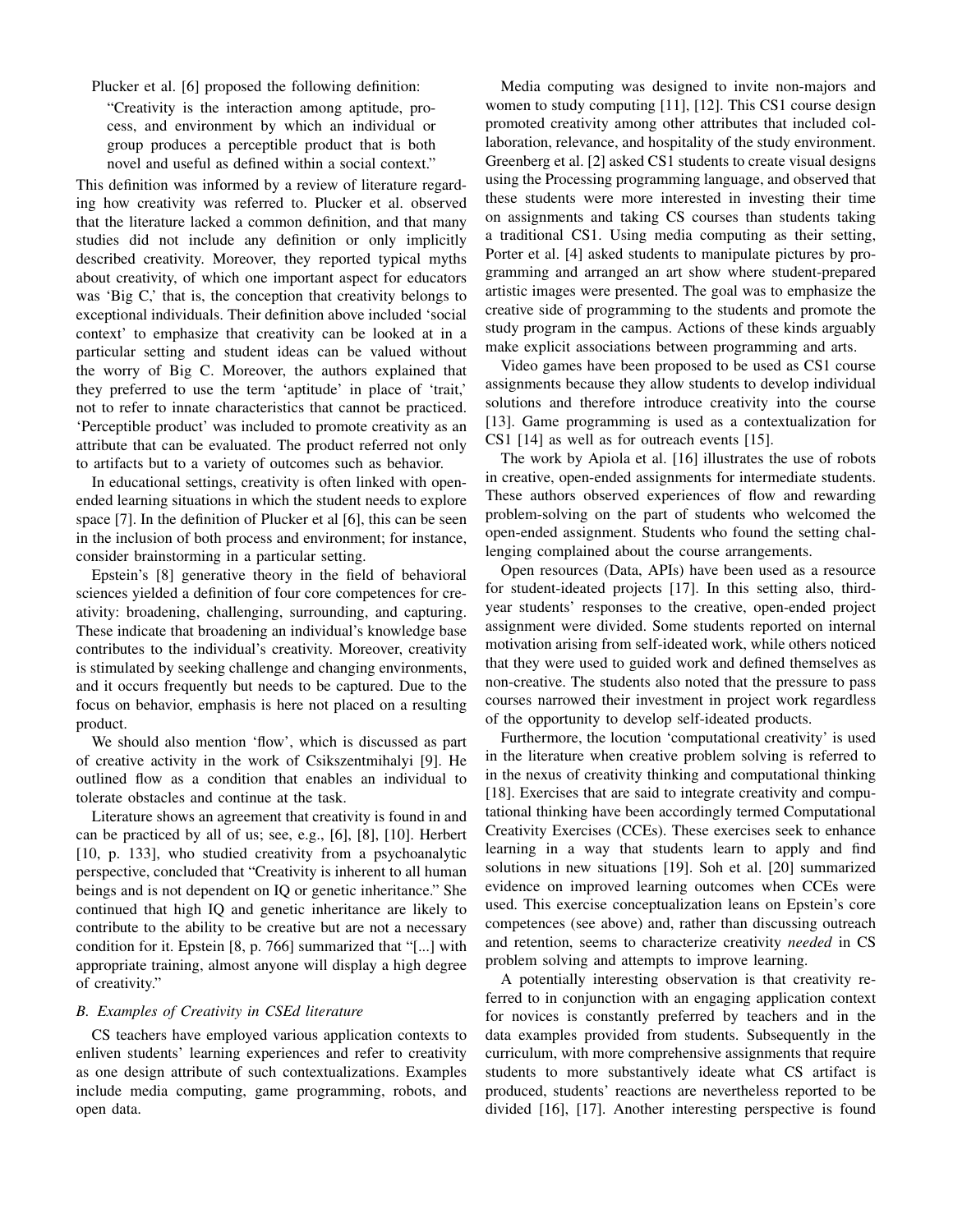in Peters' [1] work on identity. She found that how students relate to CS become narrowed along with taking computing courses. Relatedly, in a master thesis work supervised by the present authors [21], it was found that creativity persisted as a key category in students' considerations through a CS1 period but other categories grew in quantity; we would speculate that considerations of creativity may become 'masked' as students focus on learning to program. These viewpoints suggest that how students relate to creativity should be studied in a longitudinal manner; the present study focuses on a starting point of such a continuum.

#### *C. What is programming?*

Several studies have looked at how students perceive programming: [22]–[27]. All these studies reported categories according to the phenomenographic or phenomenological approach. There seems to be at least an overlapping 'zone' that starts from a mechanistic, syntax, and programming language -related views of programming, and proceeds to the view of programming as problem solving. Some differences are found in what was identified as the least sophisticated category: Bruce et al. [22] reported a "following" category, which explains how students first make progress, whereas the results by Eckerdal et al. [23] began from a syntax- and language-related view. Other differences related to the most sophisticated categories reported. Moreover, the phenomenological approach raised aspects in the perceived condition of learning to program [26]. We speculate that the differences between the study results arise from the contexts and the perspectives included in the data collection measures. The phenomenological approach naturally indicates a lens different to the phenomenographic one. The present study began from a full thematic analysis of 40 data incidents, which yielded a set of categories that appears richer as compared to those reported in the studies above. We believe this was due to the timing of the data collection. This was before the academic courses of the first semester had really started and the data represents the students' 'visions' of programming in both narrow and large senses, with yet an undeveloped connection with the CS1 course they were about to study. The data contained several perspectives solely related to creativity.

#### III. METHOD

#### *A. Data Collection*

The data set consists of 1,946 student writings over the eight-year period 2010–2017. A single data incident is the collection of the student's textual answers to following questions about programming:

- What is programming?
- What is important in programming?
- What does it take to do programming?
- Describe what you like in programming.
- Describe what you do not like in programming.

The questions were originally designed to complement each other without a worry of overlap, to prompt a respondent to characterize programming in a rich way; each student's answers to these questions were combined into a single textual presentation before the analysis. During these years, the questionnaire was issued to CS1 students at the very beginning of each course instance. The course is offered biannually, meaning that the eight-year period covers 16 course instances. Students were expected to answer the questionnaire as soon as possible, even before the first lecture, to prevent any "pollution" of the conceptions. Response rates have not been systematically recorded, but they are quite high, most likely around 60–80% yearly.

The students reached by the CS1 pre-questionnaire are computer science and information systems students and all minors; there is no separate course for minors. The minors can be from any faculty of the multi-disciplinary university, while typically the majority of the minors come from science and statistics.

#### *B. Procedure*

The work was started by the first author who applied an initial content analysis step to a sample of 40 incidents, extracting all low-level perspectives that illustrated students' positions toward programming. This set of data was selected based on practical convenience; the incidents had been recently screened in another project, and immersion in these incidents had occurred already. More importantly, this set was checked to represent rich (wordy enough) incidents within the large data set, to be able to use this initial analysis as part of the ensuing analysis on the longest (hence, most elaborate) 240 incidents in the data. By reviewing the multitude of low-level codes, a decision was made to focus this study on a single perspective observable in several ways in the codes: the topic of creativity. Such a limitation appeared necessary resourcewise, while exploring this topic in particular was deemed potentially interesting for computing educators.

The whole data was sorted according to the length, and shared with the three authors: N=40 (the initial sample), N=100, N=100. The first author revised the initial analysis into a coding scheme—a set of categories—that was handed to the other two. In practice, the categories became the column titles in the sheet tabs of a spreadsheet file in which the data and the analyses were managed; a single sheet tab represented a shared "codebook." Thus, the authors first analyzed mutually different sets of data. These sets  $(N=40, N=100, N=100)$  were also independently coded by one other analyst. Afterwards, three sessions of 2–3 hours were arranged in which the three analysts negotiated agreement on each data incident where the two independent codings had differed. The data analyses were managed be devoting one sheet tab to each analyst, and one more tab was devoted to the peer-checked and negotiated final analysis. Throughout this process described, a single data incident could indicate more than one category in the coding scheme.

The initial coding step was inductive and relied on the theoretical sensitivity of the analyst. For example, taking into account 'flow' was based on the awareness of the connection between creativity and flow in the literature. Moreover, this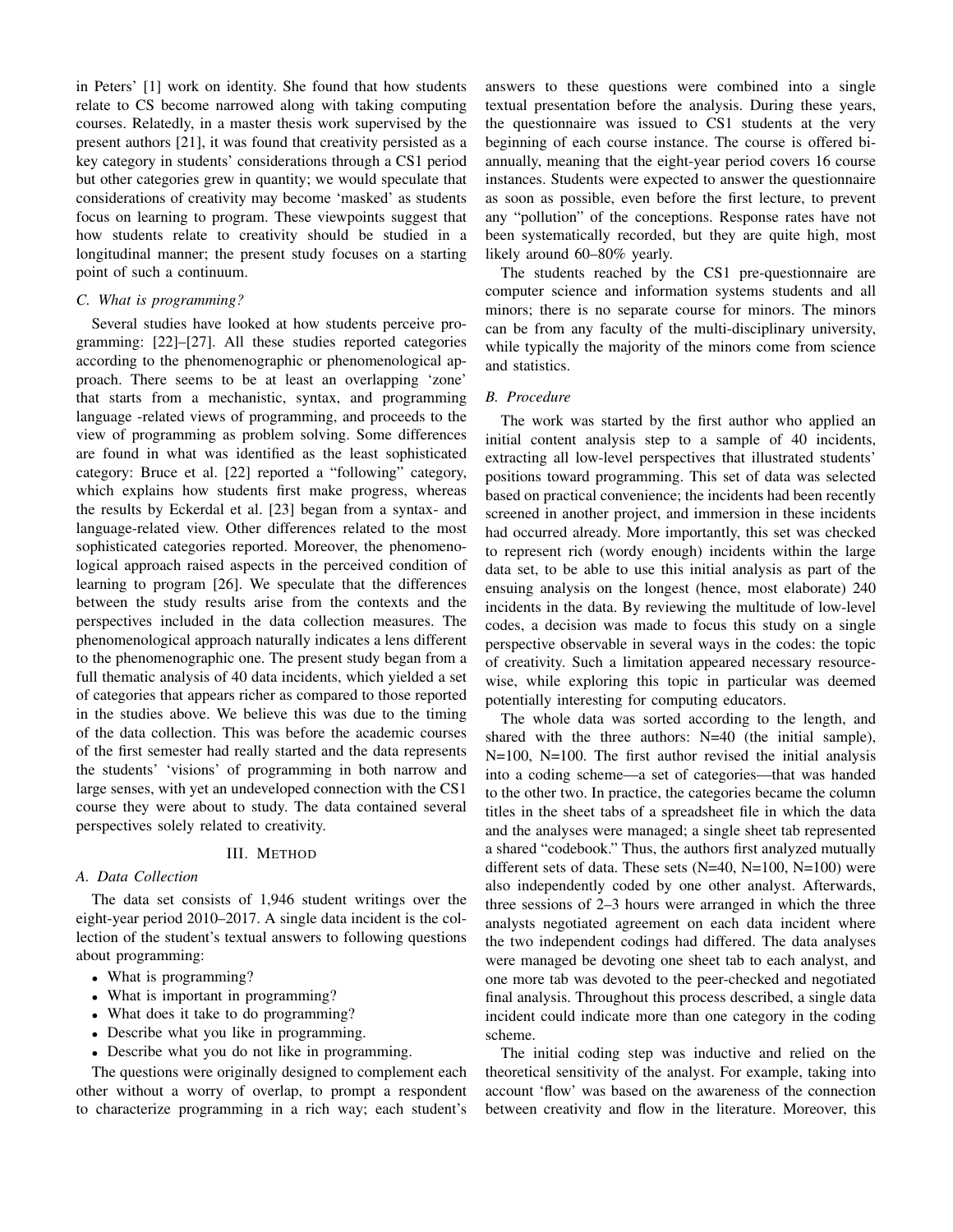sensitivity included assumptions that student-expressed desires to create were rather direct indications of personal favoring of creativity in the given context of programming, and that comparisons to arts characterized programming as creative, artistic activity. In the agreement negotiations, any hesitations were managed by considering the literature presented in the previous sections, in particular the rich while concise definition of creativity by Plucker et al. [6]. What was discussed most was which perspective(s) of creativity were indicated. For instance, a data segment could be interpreted to demonstrate personal preference for freedom to create but also indirectly some other category such as creative innovation. Altogether, challenges were responded to by the exhaustive three-person reviews of the codings.

The number 240 was decided by considering resources: the goal was to analyze a considerable amount of qualitative data and yet to peer check the analyses. For the remaining, still a large segment of the data  $(1,976-240) = 1,706$  incidents), we include an approximation of the portion of incidents that included one or more of the words or locutions that students typically used when referring to creativity within the sample of 240 incidents. This procedure is explained in Section IV-I.

#### IV. RESULTS

Overall, we found that 59% of the respondents (in the sample of 240 respondents) conveyed creativity in their expressions in some way, while 41% did not. Of those expressions that conveyed creativity, we extracted eight qualitatively different categories that represent the aspects of how creativity showed in the texts. The categories are sorted in descending order based on their frequency of occurrence. Note that one respondent's text could represent multiple aspects; thus, a response that manifests creativity could fall into one or more categories. In the following, we present each of the emerged categories along with illustrative quotations. The categories are presented by first explaining a category as it was interpreted from the data by the researchers and then displaying illustrative quotation(s). The brackets within the quotations were added by the researchers to clarify the meaning of the translated (from Finnish to English) colloquial expressions to the reader.



Fig. 1. Categories and their frequencies.

#### *A. Freedom to create and express (n=76)*

In this category, programming is experienced or envisaged as an activity that gives the actor freedom. This was the most prominent category; 54% of the answers that demonstrated creativity in some form were also included in this category. There were three central notions in how creativity was positioned: (i) freedom to create whatever the programmer likes, (ii) freedom to resolve unforeseen problems, and (iii) freedom to express oneself.

Freedom to create: Programming is enjoyable or fun because it allows creating whatever one wants. This freedom is not bound or restricted by anyone.

Programming is one way to demonstrate creativity. Thinking that one can create something new and potentially useful is fascinating. (Student #49)

In programming, I am more fascinated about the thing that you can create so much and whatever you like. The freedom to create in programming is the thing that made me study computer science. (Student #216)

Creating something completely new and testing how it works is rewarding. (Student #202)

Programming means to me certain kind of freedom. As you manage it, human can create what ever digital information with a laptop. (Student #165)

Freedom to resolve unforeseen or incredible problems: It is only our imagination that bounds the possibilities in what can be innovated, achieved, and created by programming. This notion was often expressed by emphasizing unlimited possibilities in programming.

In my opinion, programming is the way to make incredible things real. (Student #235)

[I like] the thing that imagination is the only limit as for what you can create. (Student #88)

One interesting observation in this category was that it illustrates how beginner programmers envisage, and almost fantasize about the do-goodism potential of the programming activity. At the beginning stages of their studies the learning curve is quite understandably left out of consideration.

Programming gives one the freedom to resolve small and large problems with computer, even if [in cases] no one else has encountered the problem at hand. (Student #212)

Freedom to express oneself: Programming is a "language" for personal expression. On the other hand, programming is a way to observe and analyze others' expressions. Some respondents explicitly highlighted the possibility to express one-self while others depicted this more indirectly.

The thing I like about programming is the granted freedom to express one-self. (Student #223)

[I like] the freedom to apply, and the possibility to create a system of your own kind. (Student #186)

Personal expression can also be understood as making a personally relevant tool.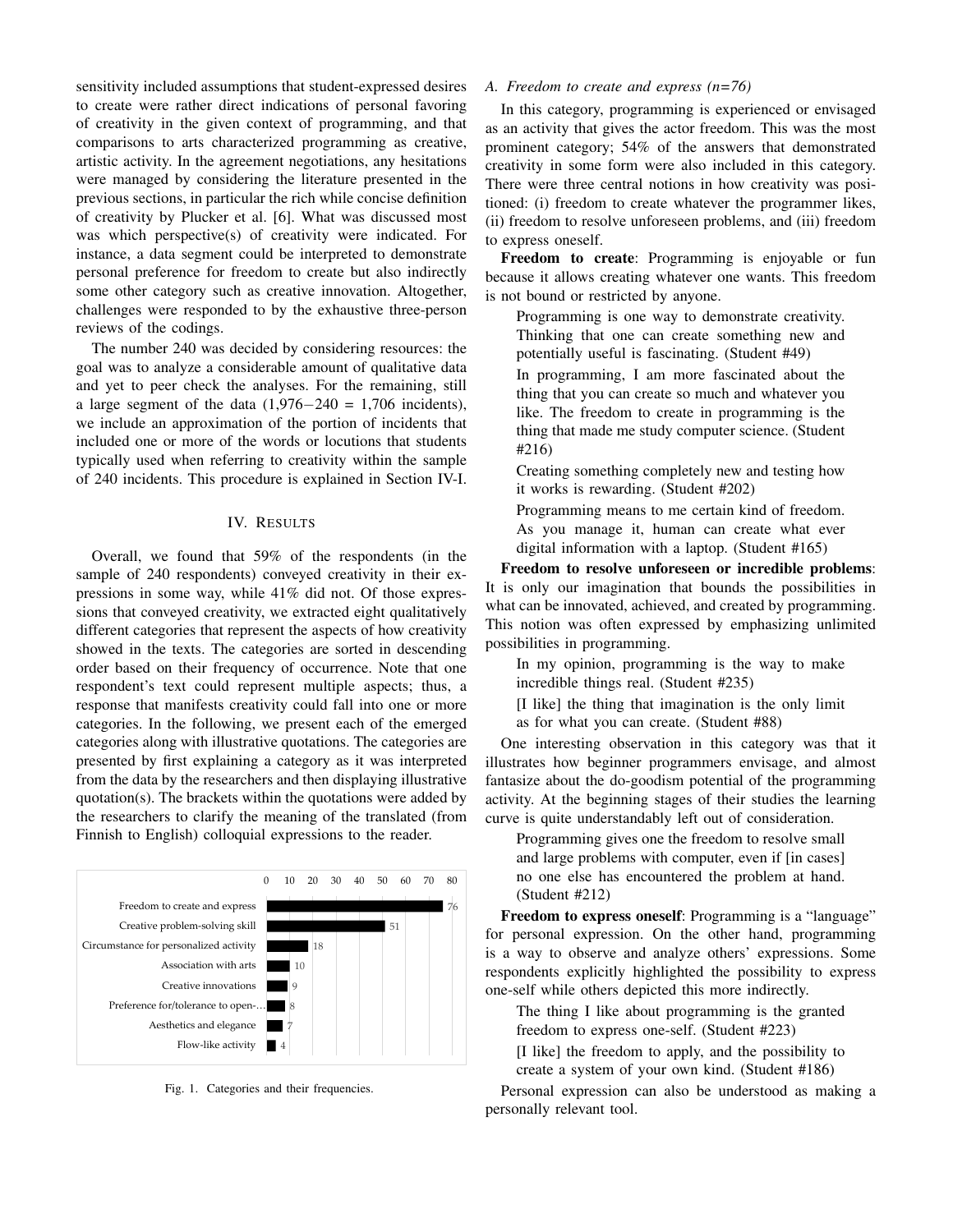Personally, progamming is an opportunity to develop [my] own tools, which have features that others have not considered necessary. [It's] one way of examining the world from my perspective. (Student #240)

#### *B. Creative problem solving (skill) (n=51)*

In this category, there were two main notions: (i) Programming is a skill, which is essential for solving complex problems creatively, and (ii) the task of programming is characterized by creative problem-solving. In the present data set, the matter of creative problem-solving was expressed both without and with explicit use of the word creativity. The former is illustrated by the following.

If programming nevertheless is not working out, one needs the skill to question one's own logic for finding alternative conventions. (Student #218)

The illustration below includes explicit references to creativity.

As a work, programming can be described as creative problem-solving. (Student #225)

[Programming requires] creativity when encountering problems or technical constraints. (Student #214)

Respondents' perception of what solving problems creatively really means varied. Some saw it as applying "Mac-Gyverisms" if needed, that is, using readily available components for reaching solutions within a short time limit. This is illustrated in the following quote.

Creativity includes the skill of hacking, that is, implementing a thing as quickly and optimally as possible. (Student #86)

Others took a more analytical view and suggested that creativity stems from systematical considerations, and even needs stubborn patience to weigh out different perspectives to reach optimal solution.

[In programming,] pedantry, logical thinking and creativity [are needed]; sometimes also stubborn patience is beneficial. (Student #99)

As an aside, mere immersion in the data indicated "problem solving" (the term was explicitly used many times in the data) as one of the major features associated within programming. The above explains specifically what is indicated with the term "creative problem solving."

#### *C. Circumstance for personalized activity (n=18)*

In this category, programming is characterized by positive feelings when the programmer identifies one's own hand in the artifact. Programming is seen as personal, and the urge for "I made it myself!" sensations are quite pronounced. The idea is that the construction of an artifact necessitates a personal, creative process.

In programming, you can unleash your creativity, and you can see the result of your work very concretely. (Student #94)

I don't have experience in programming, but I'm sure the most interesting will be the actual implementation, that is, experiencing and seeing my hand concretely. (Student #137)

#### *D. Associations with arts (n=10)*

This category shows in two ways: (i) the first is the general characterizations of programming as artistic work, and (ii) the second is students explaining how programming associates with specific artistic activity or abilities. The former is illustrated by the quotations below, with the third quotation further linking programming to human consciousness.

[...] Designing the program and understandings of [its] larger contexts require societal and artistic vision (Student #23)

I like that programming is creative and artistic work, that you identify the writer, although the code itself would follow an expected format. (Student #220)

Nowadays It's became both art and craft, being a transhumanist, I am convinced that programming in the future will become an element of consciousness. (Student #235)

Artisic activies included drawing, poetry, and tinkering with Legos. In the example below, the student compares learning to program with knitting and learning to play the piano.

It is bit like knitting a scarf but with a computer [...] I attempt to relate to this course similarly to piano playing, which I have rehearsed ten years: rehearsing is comprehensive and time consuming, but not necessarily rocket science. (Student #118)

This quotation concurrently illustrates how the learning challenge integral to programming is cognitively tolerated by an analog to a familiar activity. The artistic abilities included a sense of drama, musicality, and visuality.

#### *E. Creative innovations (n=9)*

Students seemed to be motivated by the possibility of innovations. Such indications occurred both explicitly and implicitly. The former is illustrated below.

I understand that, in the end, it is a creative activity [...] I am highly interested in the possibilities for new innovations that programming makes possible. (Student #215)

The implicit occurrences rather typically showed interest in doing something socially useful:

I like the thing that by programming one is able to do significant things for the benefit of people's every-day life. (Student #48)

#### *F. Preference for/tolerance to open-ended situations (n=8)*

This category comprises depictions where programming is (i) acknowledged as an open-ended challenge where no correct answers are provided to the programmer, and no single, "onesize-fits-all" solutions exist. We paid particular attention to (ii) the students' tolerance to this condition.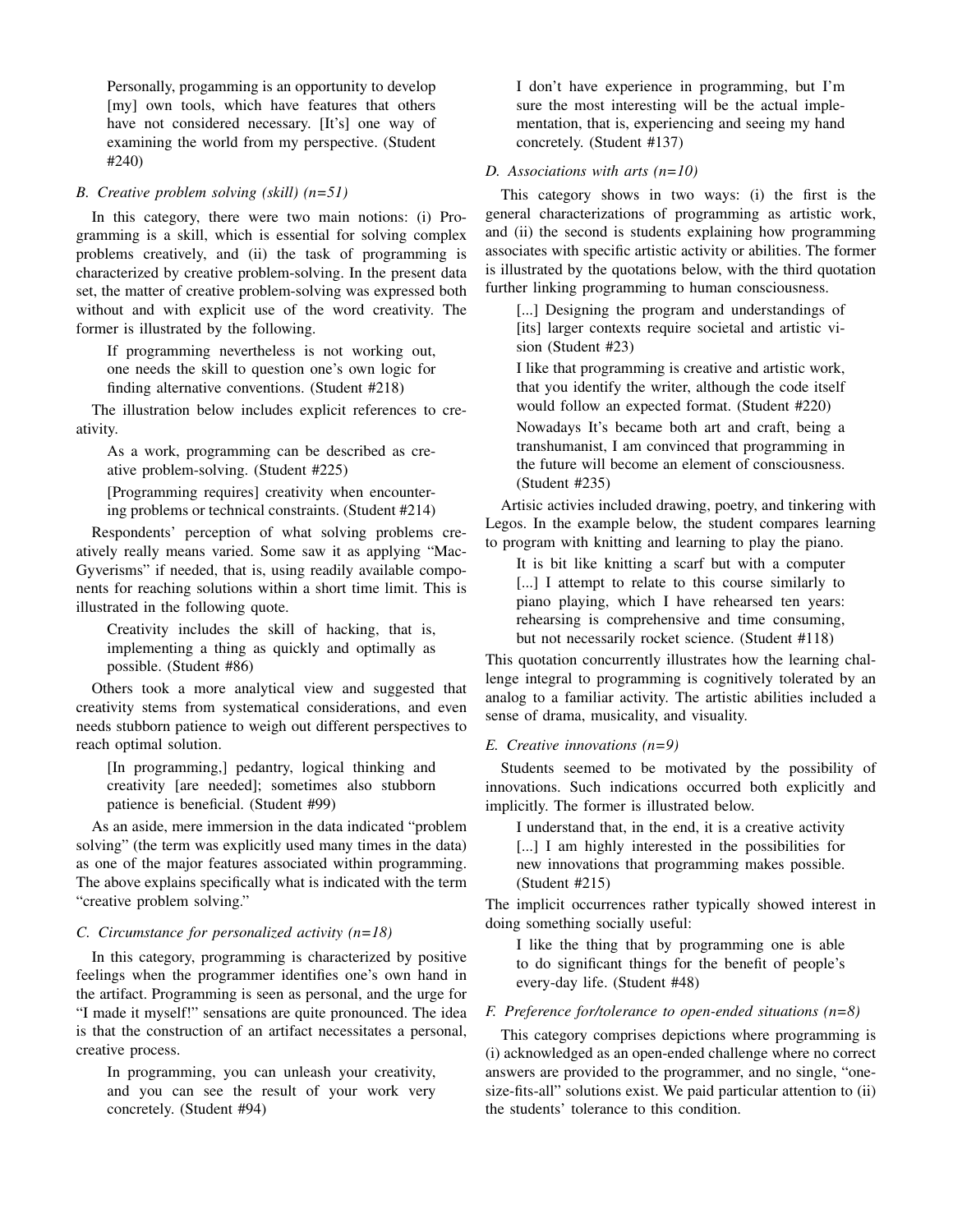Examples showing acknowledgment (i) are given below, the latter highlighting agility needed to manage ever-evolving environment.

One is challenged, because one has to figure out each solution, and nobody gives ready-made answers. (Student #204)

[Programming requires] ability to transform [...] One really can't rote learn (at least not many things). There's neither just one right way of making a particular program. (Student #135)

It was interesting to notice that students' responses to open-ended situations, which they assigned to programming, diverged (ii). The other was acknowledging this feature while emphasizing the easiness of (and implicitly preference for) just selecting one approach:

Things can be done in many ways, but the easiest way out is to select one and adhere to it. (Student #213)

In place of creativity, this emphasizes finding a way out of an open-ended situation. Other considerations revealed a respondent's personal tolerance to, and preference for, this openness. In the example below, this interpretation was further reinforced by the same respondent showing personal preference for programming allowing for creativity.

I consider it interesting how, in talking about programming, you do not necessarily have a 'one and only' solution for solving and implementing a particular thing. You can also utilize your own creativity I suppose, which to my eye is a positive thing. (Student #219)

#### *G. Aesthetics and elegance (n=7)*

Both the students (i) with and (ii) without obvious preexperience in programming referred to aesthetics and elegance, which is illustrated below, respectively.

I appreciate optimized and hacked code, so I obviously consider these aspects important. [I like] admiring and presenting finished code. (Student #87) In the future, when I understand programming, I very likely begin to identify and hate bad code (Student #125)

The previous quotations were implicit locutions indicating the category of elegance and aesthetics. The quotation below shows enjoyment out of elegance, with an explicit reference to it.

The bonus is the warm feeling in your heart engendered by elegant code [...] I like finding stylish solutions. (Student #213)

#### *H. Flow-like activity (n=4)*

Some parts of the literature associate flow with creative activity (see Section II-A), an aspect also found in the students' considerations. Such considerations originated from the students who seemed to have experience in programming before starting CS1, as is obvious in the example below.

[...] Thereby, for instance insufficient interface documentation readily destroys the programming flow, which in itself is an integral element in the process of programming. (Student #212)

The example below further explains that flow may be seen as a desirable state in programming activity.

[..] Also, being constantly stuck, that you are not even close to a flow-like sate in which your personal skills/understanding and the challenge of programming intersect, can be frustrating. (Student #238)

#### *I. Approximation for the remaining of the data*

For the remaining data  $(1,976-240) = 1,706$  incidents), we state here an approximation of the portion of incidents that included one or more of the words or locutions that students typically used when referring to creativity within the sample of 240 incidents. This intends to cover the whole data set for an overview, with an acknowledgment that this part of the analysis is approximative. The analysis was a combination of using the grep command line utility and human inspection to count in only relevant hits. The search words identified relevant were different forms and inflections of Finnish words comparable to the English words freedom, creativity, opportunity, imagination, what ever, one-self, new, one's own, art, elegant, aesthetics, beauty, flow, innovation, figure out, express, discover — at best a simplified explanation due to the differences between the languages.

The analysis was done by the analyst inspecting the results of each grep application, and removing hits from this data segment step by step, before the next search word was used. When all the search words were used, 72 % of the data incidents were left, meaning that a total of 28 % of the data incidents (students) provided an indication of creativity that reflected the categories reported in the previous sections. It is important to note that all uncertain indications that would have required a more detailed analysis than was possible with the one-line context returned by grep, or were considered to benefit from peer checking, were not counted as hits. For instance, if the one-line response included references to 'opportunities' without enough context to decide whether this actually denoted employment opportunities or creative opportunities, the data item was not considered a hit. Therefore, we can approximate that *at least* 28 % of this data segment included references to creativity, but also that a more detailed human analysis would have likely revealed a larger portion. Given that the students' answers in this segment of the data got shorter (less elaborate), we speculate that this amount reflects a similar tendency that we observed in the carefully peer-checked sample of 240 items.

#### V. DISCUSSION

This exploratory research looked at how and to what extent creativity was indicated in the considerations of students who were about to study CS1. If we return to look at the nature of the categories (Figure 1), we can identify two principal ways in which the students referred to programming in reference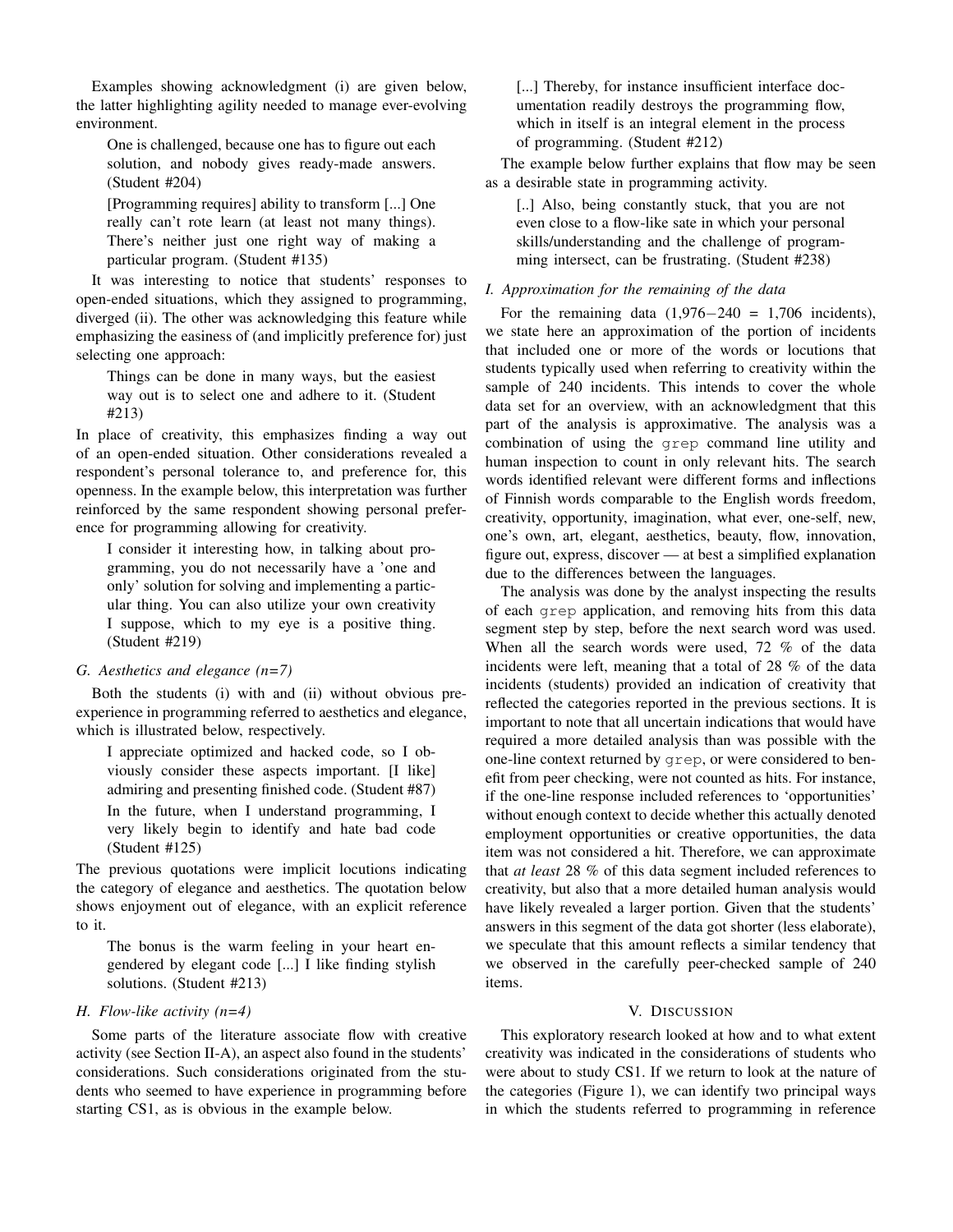to creativity: personal and characterizing. This division is illustratively present in the two largest categories: "Freedom to create and express" reflects students' *personal* desires, whereas "Creative problem-solving" indicates students *characterizing* programming as problem-solving in which creativity is needed and to which it inherently belongs. Merely by looking at the frequencies, this division seems to differentiate the respondents rather well: a total of 61 out of the 76 students who indicated the freedom category, did *not* simultaneously indicate the problem-solving category. It might be that students who personally prefer creativity focused their consideration on this personal position.

The category "Circumstance for personal activity" is also clearly about a *personally* valued experience. By selecting those who indicated the freedom category or this circumstance category (or both), a total of 90 out of 240 (our main research sample) can be interpreted to convey a personal, favoring, position on creativity. This exploratory research, applied to an existing data set in which creativity was not explicitly probed, does not have a reference to judge what is a "sufficient" number of references to claim that creativity is prevailing. In our speculations, this high number of personal positions alone documents support for the actions many an educator has taken; consider the creative settings in introductory programming that promote engagement and enable personalization of learning.

The literature suggests that part of students may be troubled when creativity is presumed in authentic settings, such as open-ended projects, later in the curriculum [16], [17]. In such settings, the students are required to develop ideas for what artifact is produced altogether [17] or propose technological visions for customers starting from a highly ill-formed settings [28]. Perhaps relatedly, Peters [1] foregrounded a potential narrowing influence of taking computing courses on students' identities, whereas Isomöttönen et al. [17] reported that the education system had likely affected some students' preparedness for open-ended settings. When we look at the present data beyond what was reported, we see that it highlights irritating experiences with meticulous and tedious programming work. In effect, this obvious point was present in the illustrations of flow (Section IV-H). On these grounds, we would formulate that one challenge is the distance between a creativity vision and the feasibility of that vision in programming. We propose longitudinal studies that are grounded in the creativity expectations documented here and identify the multitude of aspects that come on the way of students' liking of freedom to express and create. This research should also identify students with unarticulated personal positions on creativity, and track the roots and persistence of those positions.

Several other future research targets can be identified and were also raised by insightful reviewers. Beginner students' creativity expectations could be studied across academic disciplines. Thus, to develop a big picture of creativity expectations, it would be interesting to see if such expectations are provoked by or tightly integrated with a topic such as programming. Further content analysis could be conducted to explore if any changes can be observed in beginner students' expectations over a several-year period. Another kind of goal would be to further clarify how beginner programmers see their potential route to becoming programmers as artists. Yet another interesting topic would be to look at how students' epistemological beliefs or fixed-vs-growth mindsets relate to their creativity expectations; in the present analysis, for instance the category of Tolerance to open-ended situations can be regarded as an indication of a stance toward knowledge that is not fixed.

#### **REFERENCES**

- [1] A.-K. Peters, "Learning computing at university: Participation and identity: A longitudinal study," Ph.D. dissertation, Acta Universitatis Upsaliensis, 2017.
- [2] I. Greenberg, D. Kumar, and D. Xu, "Creative coding and visual portfolios for CS1," in *Proceedings of the 43rd ACM Technical Symposium on Computer Science Education*, ser. SIGCSE '12. New York, NY: ACM, 2012, pp. 247–252. [Online]. Available: http://doi.acm.org/10.1145/2157136.2157214
- [3] M. Guzdial, "Exploring hypotheses about media computation," in *Proceedings of the Ninth Annual International ACM Conference on International Computing Education Research*, ACM. San Diego, CA: ACM, 2013, pp. 19–26. [Online]. Available: https://doi.org/10.1145/2493394.2493397
- [4] L. Porter and B. Simon, "Fostering creativity in CS1 by hosting a computer science art show," *ACM Inroads*, vol. 4, no. 1, pp. 29–31, 2013. [Online]. Available: http://doi.acm.org/10.1145/2432596.2432609
- [5] R. J. Sternberg, *How to Develop Student Creativity*. Alexandria, Va: Association for Supervision and Curriculum Development, 1996.
- [6] J. A. Plucker, R. A. Beghetto, and G. T. Dow, "Why isn't creativity more important to educational psychologists? potentials, pitfalls, and future directions in creativity research," *Educational Psychologist*, vol. 39, no. 2, pp. 83–96, 2004. [Online]. Available: https://doi.org/10.1207/s15326985ep3902\_1
- [7] M. Resnick, B. Myers, K. Nakakoji, B. Shneiderman, R. Pausch, T. Selker, and M. Eisenberg, "Design principles for tools to support creative thinking," Tech. Rep., 2005.
- [8] R. Epstein, "Generative theory," in *Encyclopedia of Creativity*, M. A. Runco and S. R. Pritzker, Eds. San Diego, CA: Academic Press, 1999, vol. 1, pp. 759–766.
- [9] M. Csikszentmihalyi, *Creativity: Flow and the Psychology of Discovery and Invention*, 1st ed. New York, NY: HarperCollins Publishers, 1996.
- [10] A. Herbert, *The Pedagogy of Creativity*. New York, NY: Routledge, 2010.
- [11] M. Guzdial, "A media computation course for non-majors," in *ACM SIGCSE Bulletin*, vol. 35, no. 3. ACM, 2003, pp. 104–108. [Online]. Available: https://doi.org/10.1145/961511.961542
- [12] L. Rich, H. Perry, and M. Guzdial, "A CS1 course designed to address interests of women," in *ACM SIGCSE Bulletin*, vol. 36, no. 1. ACM, 2004, pp. 190–194. [Online]. Available: https://doi.org/10.1145/1028174.971370
- [13] M. T. Morazán, "Functional video games in the CS1 classroom," in *International Symposium on Trends in Functional Programming*. Springer, 2010, pp. 166–183. [Online]. Available: https://doi.org/10.1007/978-3-642-22941-1\_11
- [14] V. Isomöttönen, A.-J. Lakanen, and V. Lappalainen, "K-12 game programming course concept using textual programming," in *Proceedings of the 42nd ACM Technical Symposium on Computer Science Education*, ser. SIGCSE '11. New York, NY: ACM, 2011, pp. 459–464. [Online]. Available: http://doi.acm.org/10.1145/1953163.1953296
- [15] A.-J. Lakanen, "On the impact of computer science outreach events on k-12 students," *Jyväskylä studies in computing*, no. 236, 2016. [Online]. Available: http://urn.fi/URN:ISBN:978-951-39-6634-8<br>M. Apiola, M. Lattu, and T. A. Pasanen, "Creativity-
- $[16]$  M. Apiola, M. Lattu, and T. A. Pasanen, supporting learning environment—CSLE," *Trans. Comput. Educ.*, vol. 12, no. 3, pp. 11:1–11:25, Jul. 2012. [Online]. Available: http://doi.acm.org/10.1145/2275597.2275600
- [17] V. Isomöttönen, M. Daniels, A. Cajander, A. Pears, and R. McDermott, "Searching for global employability: Can students capitalize on enabling learning environments?" *ACM Transactions on Computing Education – Special Issue on Global Software Engineering Education*,